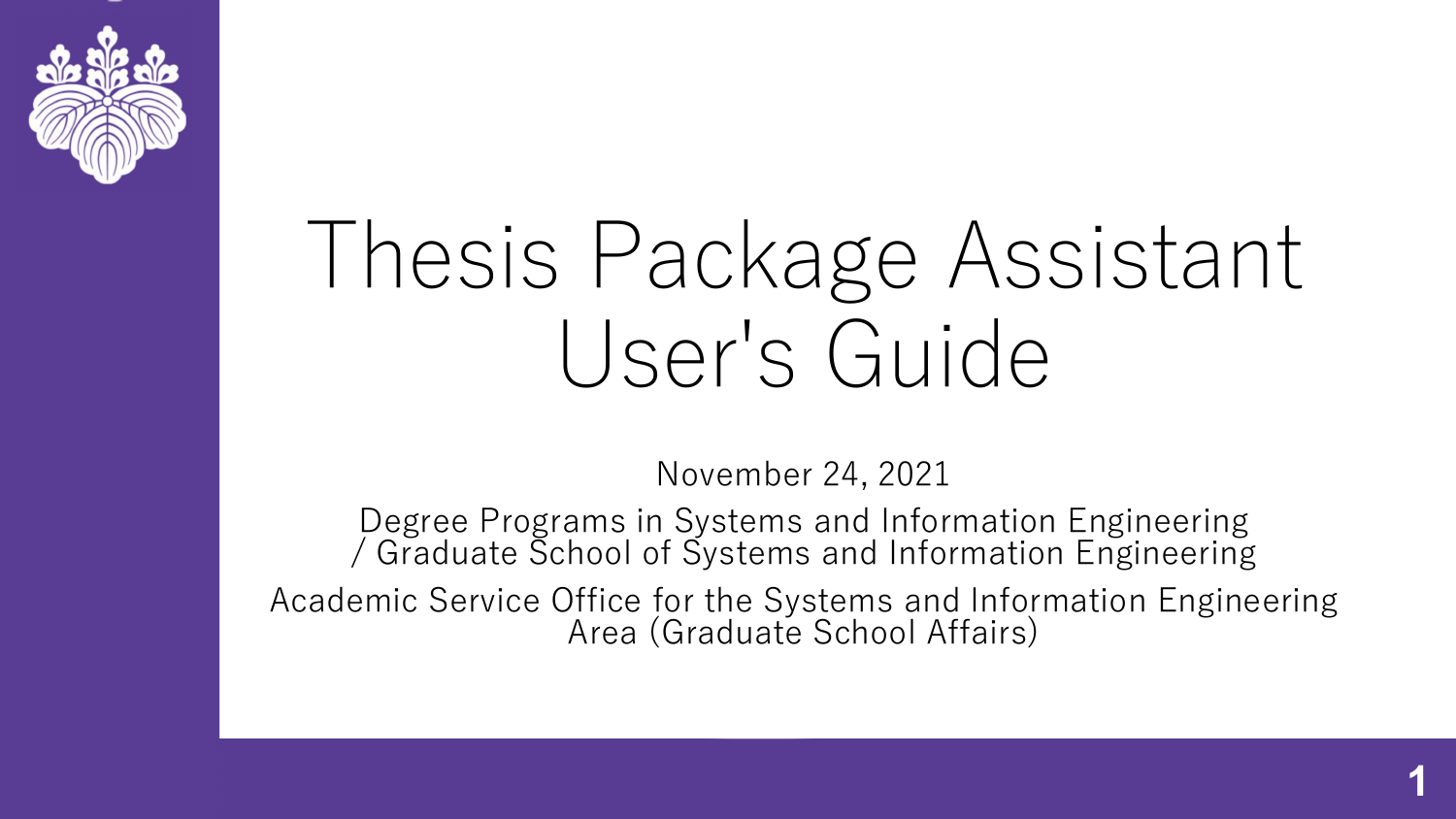#### Table of contents

1. What is Thesis Package Assistant?

2. Advance preparation

3. Method of use

4. FAQ and contact information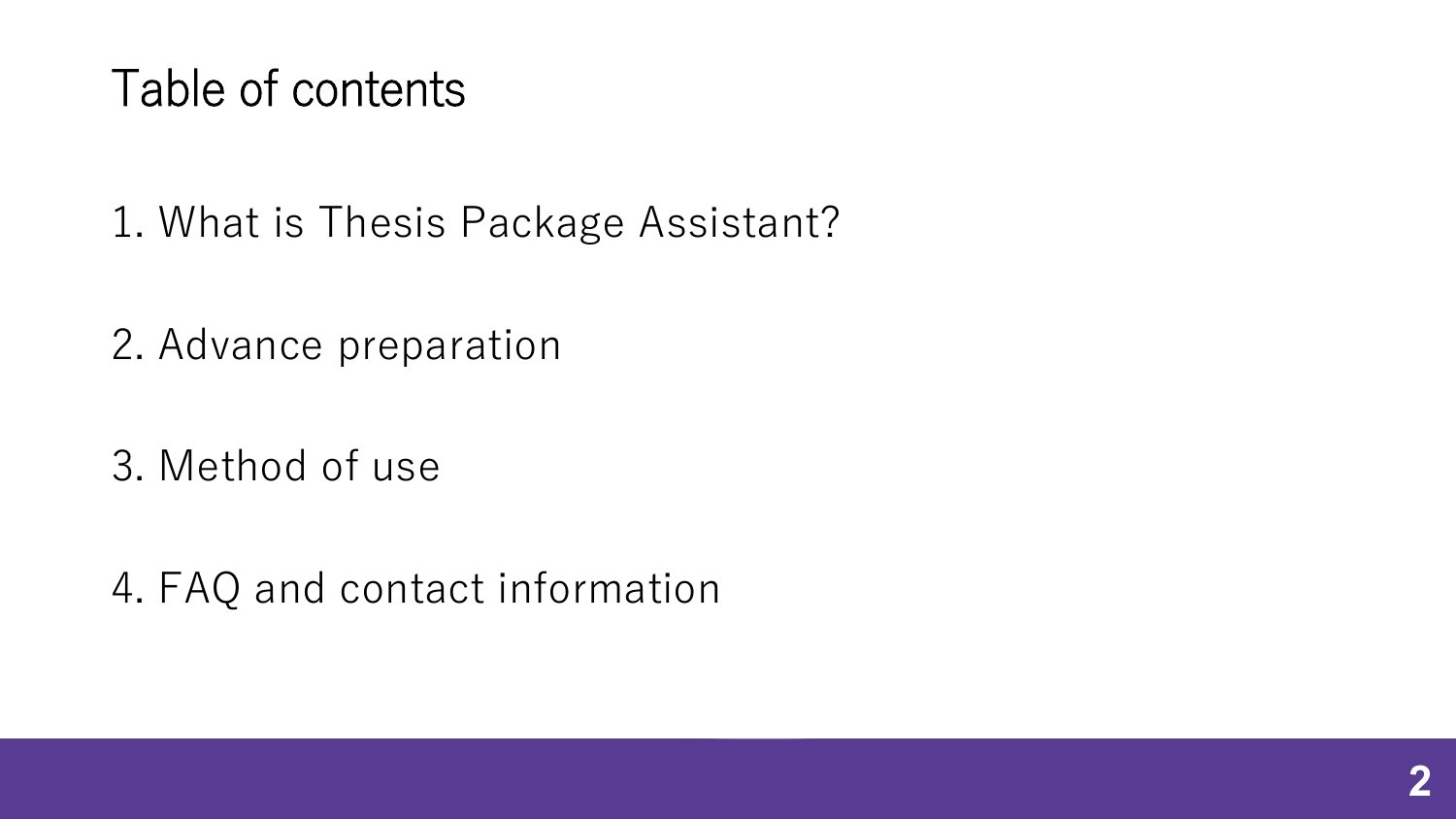#### 1. What is Thesis Package Assistant?

This system incorporates the information registered on the Web page into the documents related to the thesis screening process and sends the necessary documents to the applicant as a package via e-mail.

■ Documents to be provided

1. Cover Page

- 2. Request for Screening of the Thesis
- 3. Thesis Outline
- 4. List of Publications
- 5. Curriculum Vitae
- 6. Request for Non-disclosure or Disclosure on the Internet of My Dissertation
	- Only for those who submit a Doctoral thesis
- 7. Statement of Research Ethics
- 8. Checklist

Only for those who submit a Master's thesis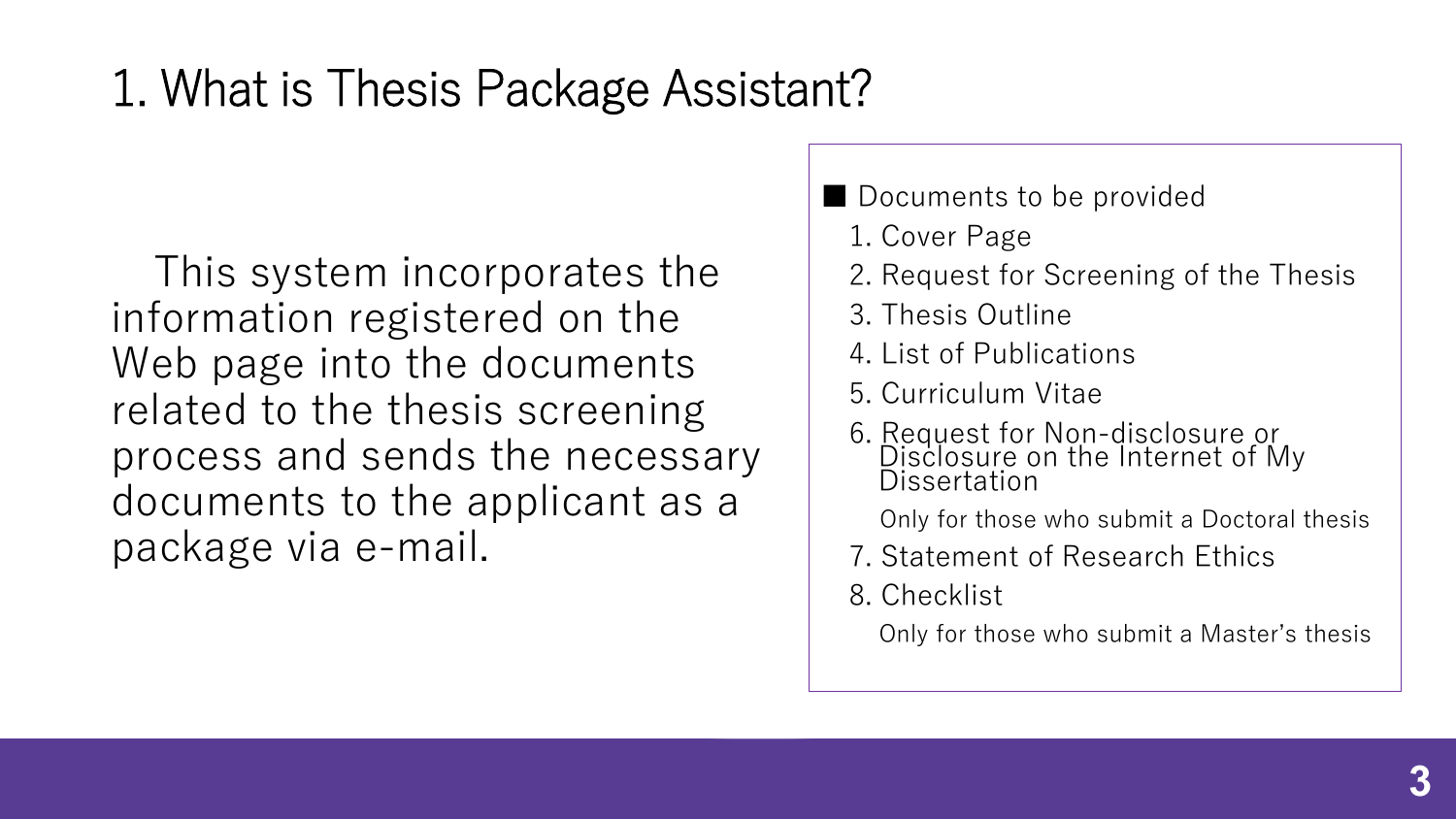#### 1. What is Thesis Package Assistant?

■Who are eligible to use this system?

① Master's students who are going to submit Master's thesis ② Doctoral students who are going to submit doctoral thesis

⇒Please note that the format is different between the students who enrolled before 2019 and after 2020.

 $\,^*$  Those who attain doctoral degree by dissertation (Ronbun-Hakushi, 論文博士) are not eligible.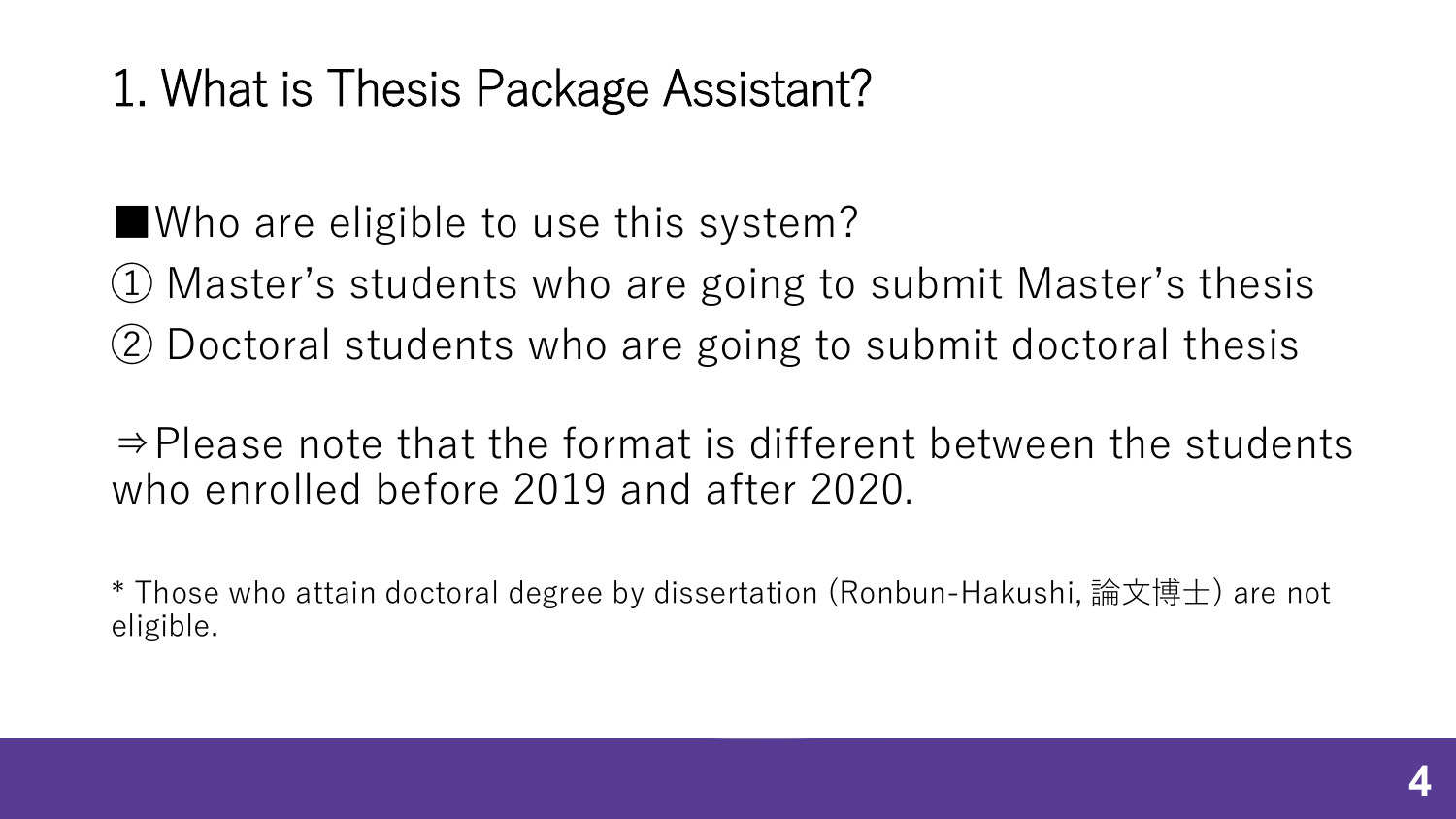#### 2. Advance preparation

You must sign in to your Microsoft account before you use the Thesis Package Generator.

For more details, please check the web site of the universitywide computer system (Zengaku Computer System). <https://www.u.tsukuba.ac.jp/en-email/>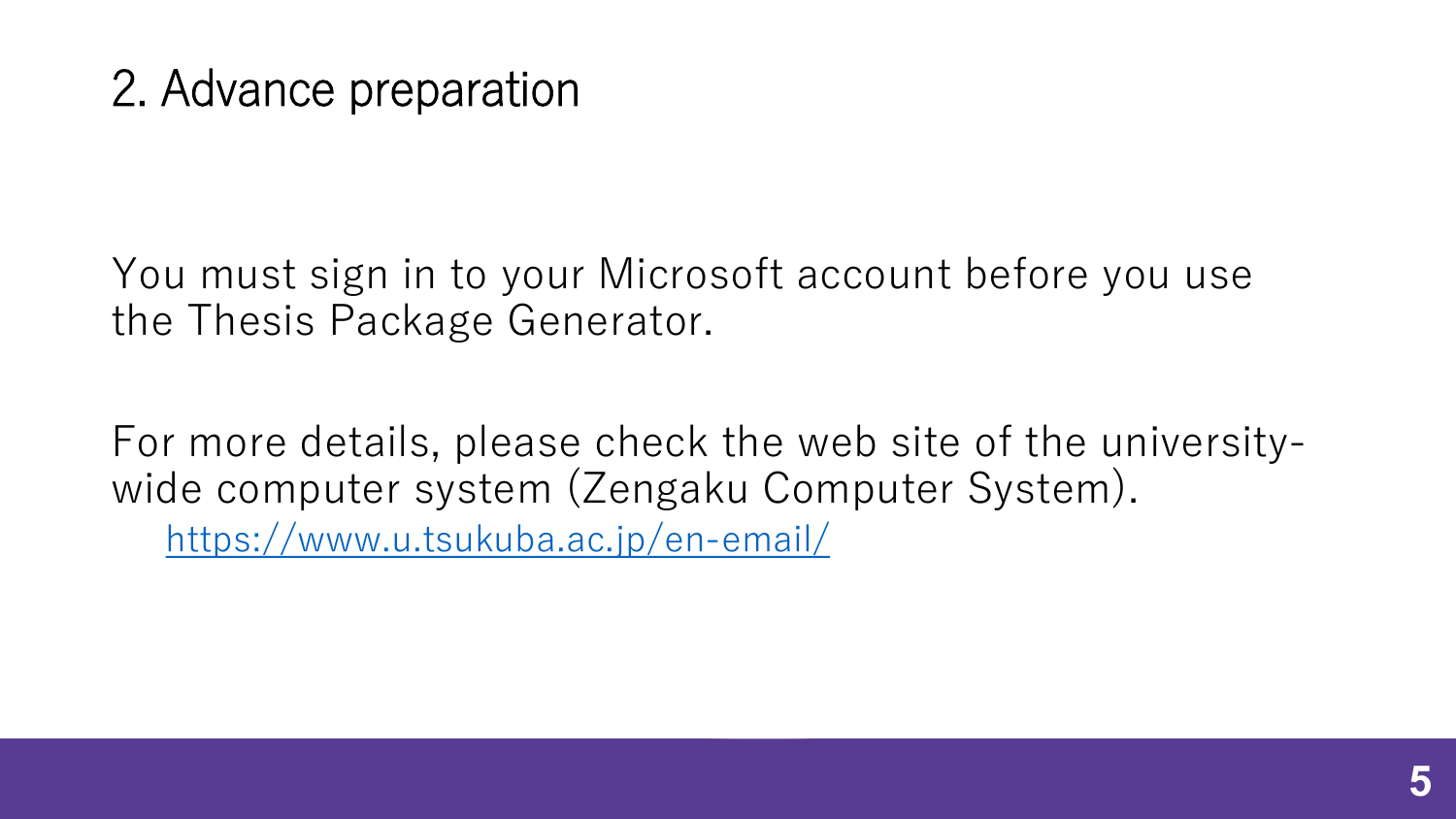Access links for Thesis Package Assistant:

#### **Master's thesis**

Those who write thesis in Japanese: https://forms.office.com/Pages/ResponsePage.aspx?id=\_V1bnp1m-[E6yQEIpy\\_SoPd1d9bkLlrVMknvvm3mz6kdUOEY1VEZNU01IUFJOT0pXME9ZV0VGUk1NQi4u](https://forms.office.com/Pages/ResponsePage.aspx?id=_V1bnp1m-E6yQEIpy_SoPd1d9bkLlrVMknvvm3mz6kdUOEY1VEZNU01IUFJOT0pXME9ZV0VGUk1NQi4u)

Those who write thesis in English: https://forms.office.com/Pages/ResponsePage.aspx?id=\_V1bnp1m-[E6yQEIpy\\_SoPd1d9bkLlrVMknvvm3mz6kdURExXUktHTlVLRUJXNEhFU05FSFpKT0ExOS4u](https://forms.office.com/Pages/ResponsePage.aspx?id=_V1bnp1m-E6yQEIpy_SoPd1d9bkLlrVMknvvm3mz6kdURExXUktHTlVLRUJXNEhFU05FSFpKT0ExOS4u)

#### **Doctoral thesis**

Those who write thesis in Japanese: https://forms.office.com/Pages/ResponsePage.aspx?id=\_V1bnp1m-[E6yQEIpy\\_SoPd1d9bkLlrVMknvvm3mz6kdUMzVROUQ2RDNDWEJUSTNDWFNCV1g4QktSMC4u](https://forms.office.com/Pages/ResponsePage.aspx?id=_V1bnp1m-E6yQEIpy_SoPd1d9bkLlrVMknvvm3mz6kdUMzVROUQ2RDNDWEJUSTNDWFNCV1g4QktSMC4u)

Those who write thesis in English:

https://forms.office.com/Pages/ResponsePage.aspx?id=\_V1bnp1m-[E6yQEIpy\\_SoPd1d9bkLlrVMknvvm3mz6kdUMlQzUjk0RzlSUVVPWFBUUkcxTENEMjdORC4u](https://forms.office.com/Pages/ResponsePage.aspx?id=_V1bnp1m-E6yQEIpy_SoPd1d9bkLlrVMknvvm3mz6kdUMlQzUjk0RzlSUVVPWFBUUkcxTENEMjdORC4u)

 $*$  Links are also provided on the manaba and the website of Degree Programs in the Systems and Information<br>Engineering.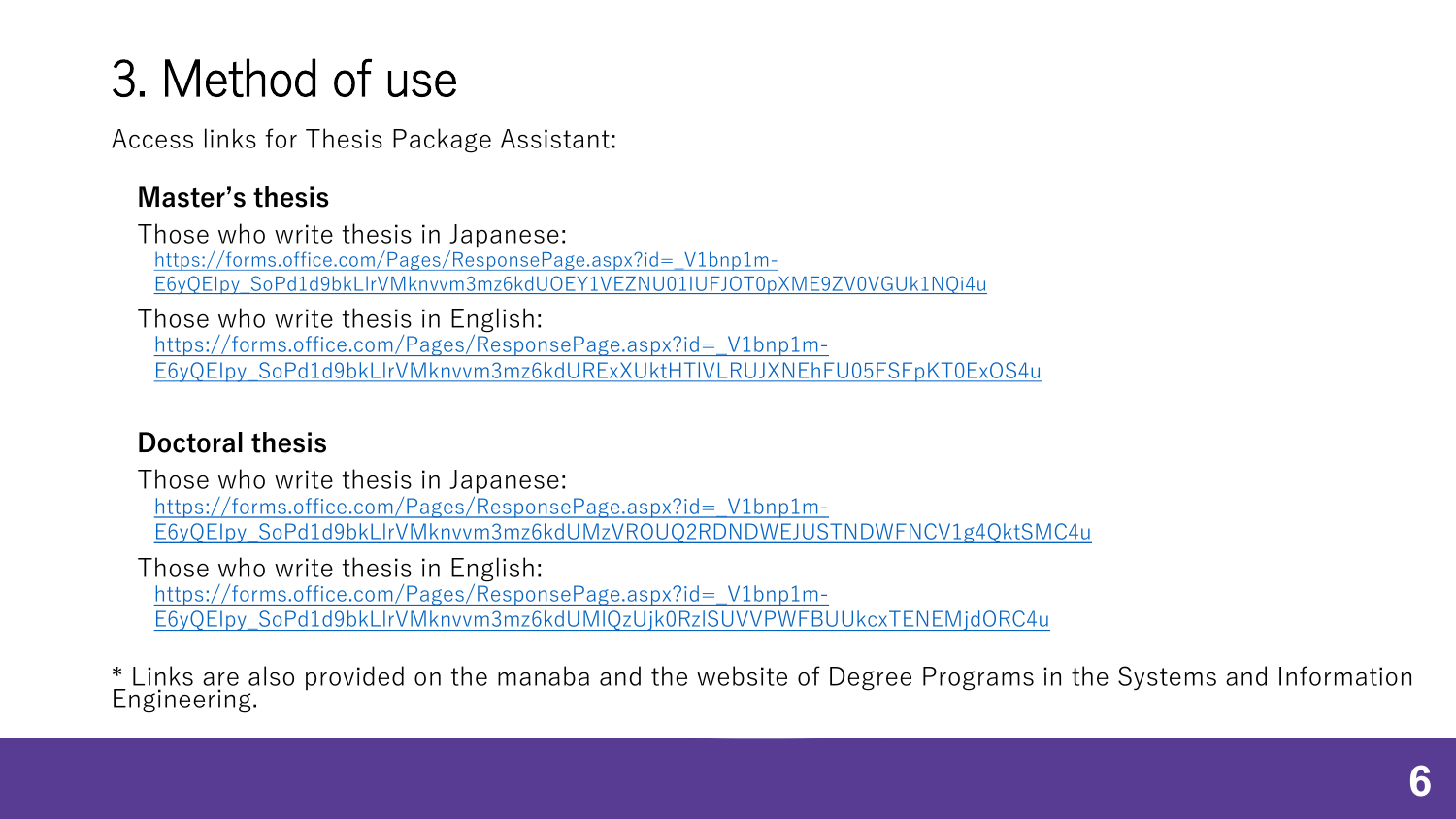After accessing, enter the following information. The information entered will be transferred to the "Documents to be provided" (Refer to the items No.1 -8 on the page 3).

- (1) Student ID number
	- ➡ Enter a 9-digit single -byte number.
- (2) Name
	- $\rightarrow$  Enter a space between the first and last name.
- (3) E -mail address
	- **→** Enter in half-width characters.
- (4) Selection of major (before 2019 enrolment) and degree program(after 2020 enrolment )
	- $\rightarrow$  Select a type of your program.

| * 必須 |                                                                                               |
|------|-----------------------------------------------------------------------------------------------|
|      | Personal Information                                                                          |
|      | Please enter your student ID number, name and your major or degree program.                   |
|      | 1. Student ID number *                                                                        |
|      | 回答を入力してください                                                                                   |
|      |                                                                                               |
|      | 2. First and last names (Please insert a space between the first and last names) *            |
| 2    | 回答を入力してください                                                                                   |
|      |                                                                                               |
|      |                                                                                               |
|      | 3. Email address *                                                                            |
| 3    | 回答を入力してください                                                                                   |
|      |                                                                                               |
|      | 4. Selection of major (until 2019 enrollment) and degree program (after enrollment in 2020) * |
|      | Major                                                                                         |
|      | Degree Program                                                                                |
|      |                                                                                               |
|      | 次へ<br>ページ 1/5 =                                                                               |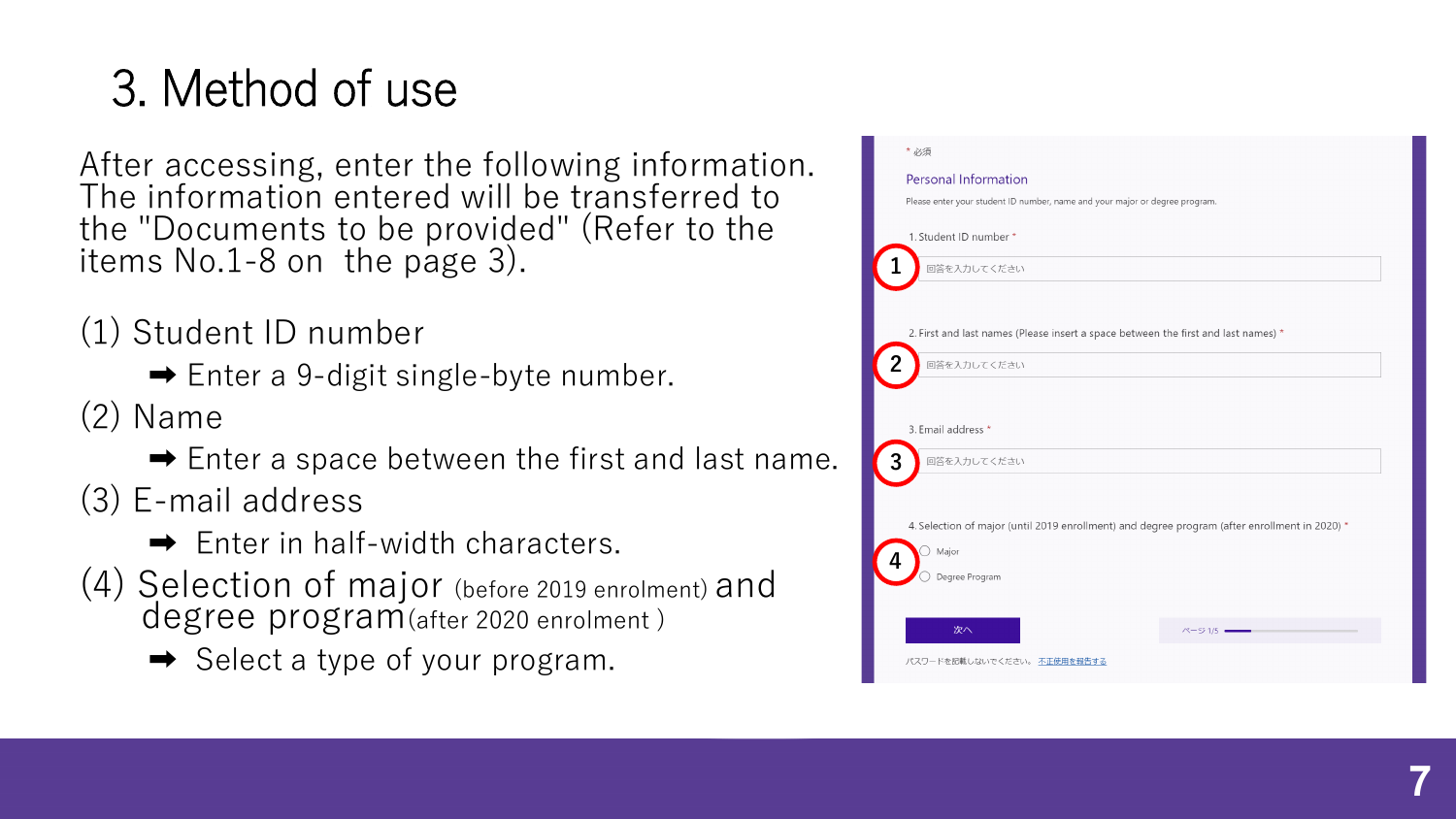#### (5) Name of major/degree program

- **→** Select your program.
- (6) Year of admission
	- ➡ Select the year you entered the program.

| * 必須                                 |                                                |
|--------------------------------------|------------------------------------------------|
| Enter the major                      |                                                |
| 5. Major name *                      |                                                |
| Policy and Planning Sciences<br>5    |                                                |
| Service Engineering                  |                                                |
| Risk Engineering                     | * 必須                                           |
| Computer Science                     | Enter the degree program                       |
| Intelligent Interaction Technologies | 5. Program name *                              |
| Engineering Mechanics and Energy     | Policy and Planning Sciences                   |
|                                      | Service Engineering                            |
| 6. Year of admission (major) *       | Risk and Resilience Engineering                |
| h<br>2017                            | Computer Science                               |
| 2018                                 | Intelligent and Mechanical Interaction Systems |
| 2019                                 | Engineering Mechanics and Energy               |
|                                      |                                                |
| 戻る<br>次                              |                                                |
| パスワードを記載しないでください。<br>不正使用を報告         | 6. Year of admission (program) *               |
|                                      | 2020                                           |
|                                      | 2021                                           |
|                                      |                                                |
|                                      | 戻る<br>次へ                                       |
|                                      | パスワードを記載しないでください。 不正使用を報告する                    |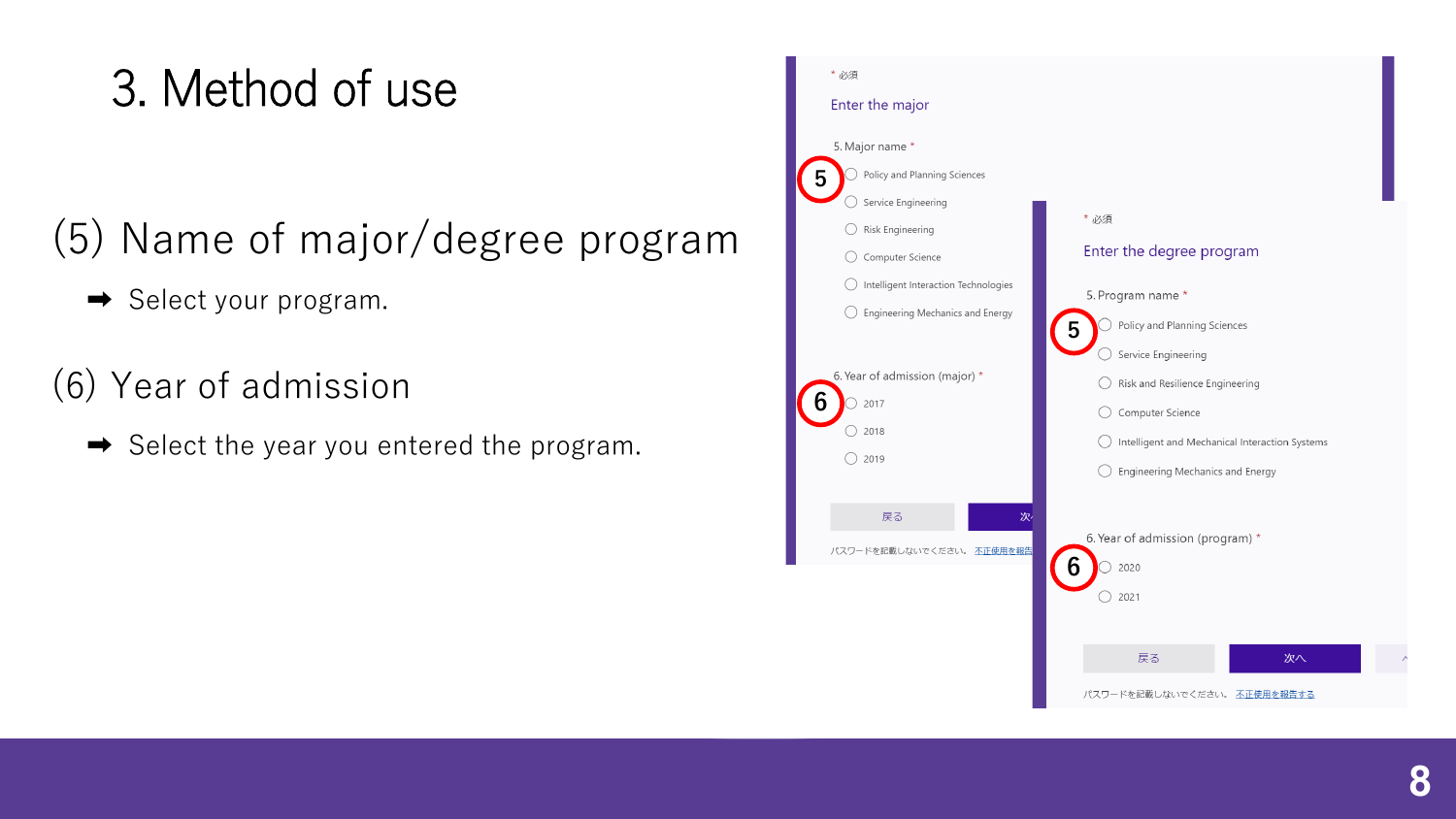(7) Thesis title in English (Official Title)

- **→** Enter correctly without errors.
- (8) Thesis title in Japanese
	- ➡ Even if you write thesis in English, Japanese title is necessary.
- (9) Scheduled graduation month
- (10) Degree for which you are applying
	- $\rightarrow$  Select the degree you wish to apply for.

| * 必須                                                                                       |           |
|--------------------------------------------------------------------------------------------|-----------|
| Thesis information                                                                         |           |
| Please enter the thesis title. Please enter all uppercase and lowercase letters correctly. |           |
| 7. Thesis title in English (Official Title) *                                              |           |
| 回答を入力してください                                                                                |           |
|                                                                                            |           |
| 8. Thesis title in Japanese (Mandatory even if you write your thesis in English) *         |           |
| 8<br>回答を入力してください                                                                           |           |
|                                                                                            |           |
| 9. Scheduled graduation month *                                                            |           |
| March                                                                                      |           |
| September                                                                                  |           |
|                                                                                            |           |
| 10. Master's degree to apply *                                                             |           |
| Master of Engineering                                                                      |           |
| Master of Science in Policy and Planning Sciences                                          |           |
| Master of Engineering in Service Science                                                   |           |
|                                                                                            |           |
| 戻る<br>次へ                                                                                   | ページ 4/5 • |
| パスワードを記載しないでください。不正使用を報告する                                                                 |           |
|                                                                                            |           |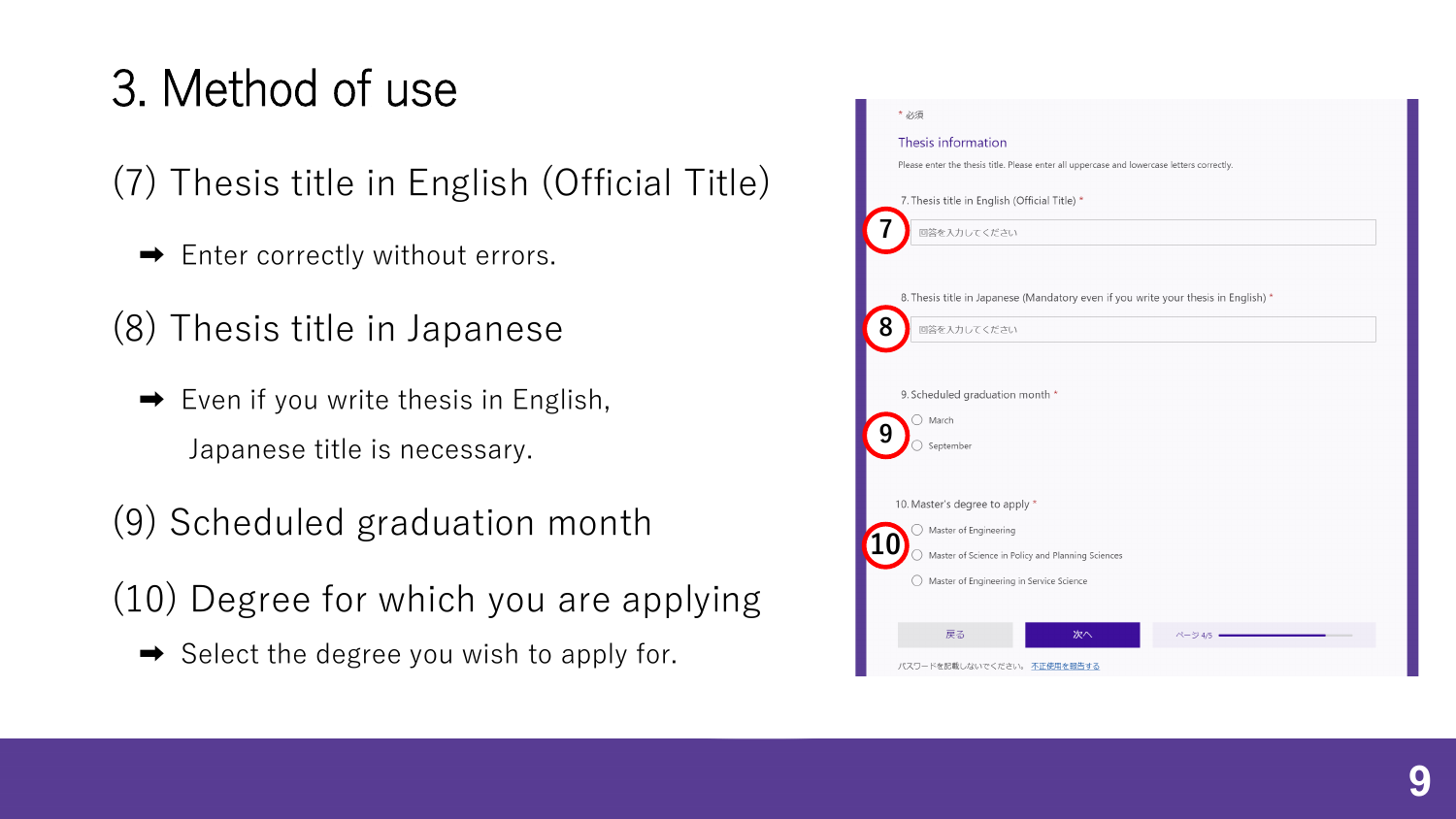(11) Name of your academic supervisor

 $\rightarrow$  Enter a space between the first and last name

(12) Thesis submission date

 $\rightarrow$  Enter the day when you fill in this format. Selectable by calendar (yyyy/mm/dd) –

After completing the form, click "Submit". The registration has been completed!

| * 必須                                                                                                                                                                                           |
|------------------------------------------------------------------------------------------------------------------------------------------------------------------------------------------------|
| Other information                                                                                                                                                                              |
| Information about accompanying documents. Please be sure to set the application date before the submission deadline.                                                                           |
| 11. Academic supervisor name (please insert a space between the first and last names) *                                                                                                        |
| 回答を入力してください                                                                                                                                                                                    |
| 12. Thesis submission date (must be a date within the thesis submission period)<br>[Submission period: January 6, 2022 (Thursday) - January 13, 2022 (Thursday) ] *<br>日付を入力してください(yyyy/MM/dd) |
| 送信後に回答のコピーを印刷することができます                                                                                                                                                                         |
| 送信<br>戻る<br>ページ 5/5                                                                                                                                                                            |
| パスワードを記載しないでください。 不正使用を報告する                                                                                                                                                                    |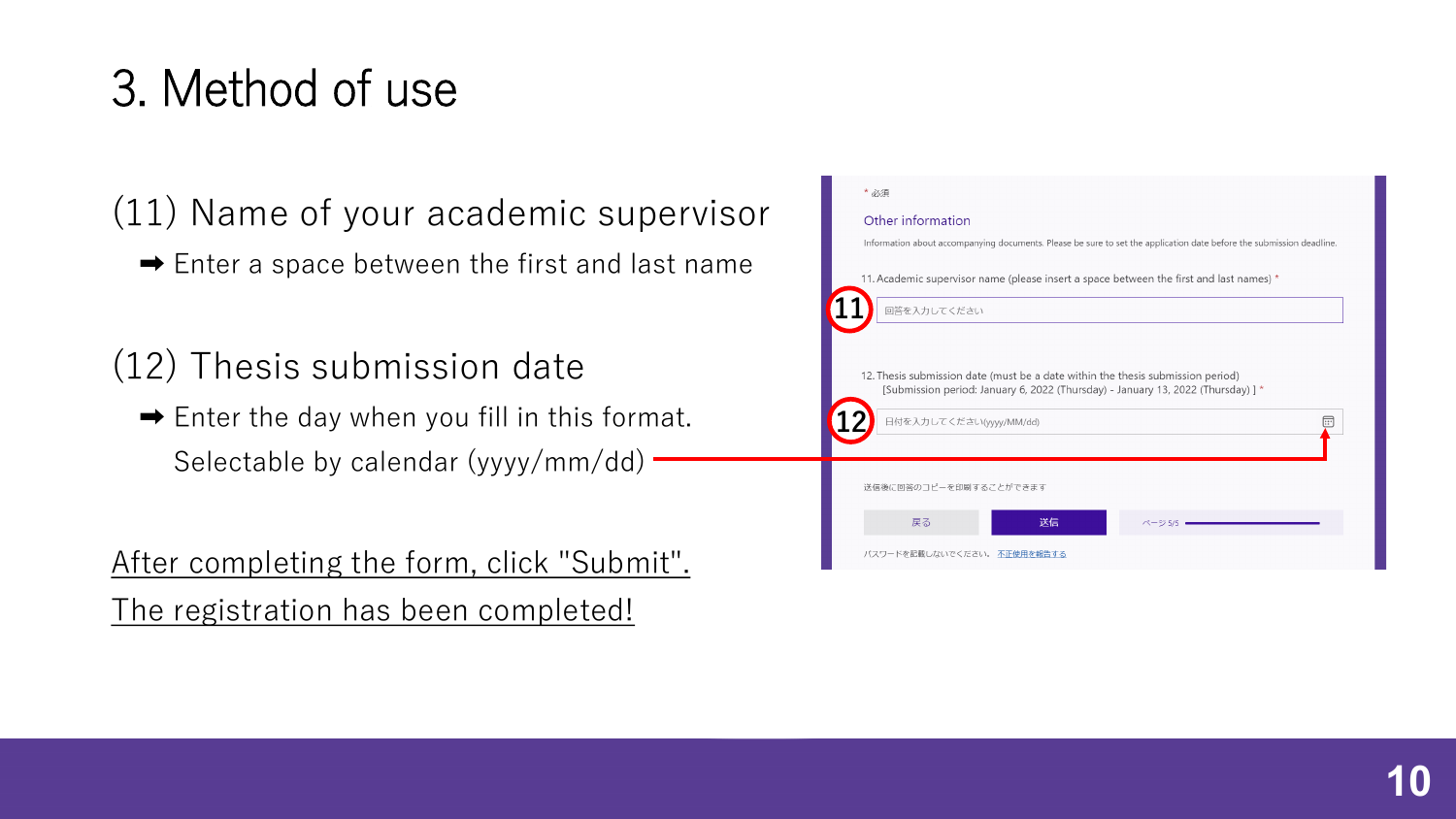After completion, the file will be generated in about 10 minutes and sent to your campus email(s \*\*\*\*\*@s.tsukuba.ac.jp).

Please add the information to the file you received and submit the complete set of thesis -related documents to manaba .

Please also refer to the "Examples" that will be sent to you at the same time or the "Examples" posted on the following web page.

Degree Programs in SIE (For current students → Master's and Doctoral Thesis) <https://www.sie.tsukuba.ac.jp/eng/visitor/student/>



Dear Mr/Ms Taro Tsukuba Doctoral Program in Computer Science

We are going to send these documents from the doctoral thesis package assistant (2021 version v1) that creates the documents required for doctoral thesis application.

Your name: Taro Tsukuba Thesis title: Ph.D. Thesis Package Assistant

This email is sent from the Doctoral Thesis Package Assistant of the Graduate School of Systems and Information Engineering, University of Tsukuba. If you are not a graduate student, please contact the following

# List of attached files (including the number of copies submitted) Files 1 to 3 are "directly printable documents". Files 4 to 7 are "documents that need to be modified".

1\_Cover Page.docx 1 Copy 2 Request for Screening of the Thesis.docx \* in Japanese 1 Copy 3 Doctoral Thesis Outline.docx 1 Copy 4 Table of Contents (List of Publications).docx \* in Japanese 1 Copy 5 Curriculum Vitae.docx \* in Japanese 1 Copy 6\_Request for Non-disclosure or Disclosure on the Internet of My Dissertation.docx 1 Copy 7 Statement of Research Ethics.docx 1 Copy